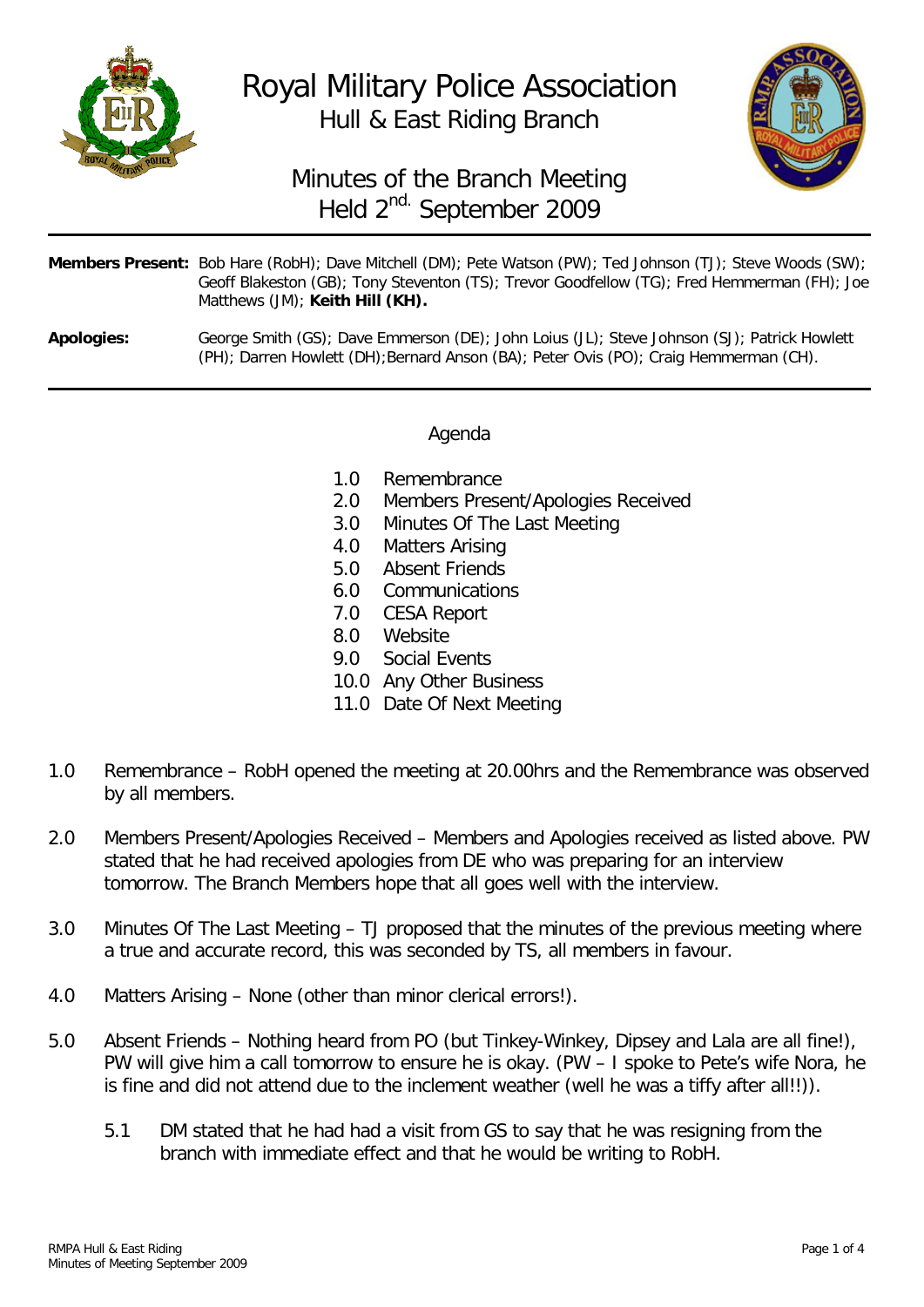#### 6.0 Communications – PW stated that he had received the following communications:

6.1 Letter received from the Association of Jewish Ex-Servicemen and Women (AJEX) regarding their Annual Service of Remembrance to be held at the Hull Hebrew Congregation Synagogue, Pryme Street, Anlaby on Sunday 8<sup>th</sup> November 2009. All members are invited to attend and there will be a reception in the adjoining hall afterwards.

#### 6.2 PW reported that he had received an email from Barry Dougdale:

On a little wander down memory lane I chanced upon your 'new' web-site and, being a Life Member of the RMPA, looked it up. What a host of memories it brought back for me. I transferred as a Lieutenant into 252 Pro Coy at Norton from the Durham Light Infantry in 1968 and realised I was 'home'.

One of our detachments at the time was at Wenlock Barracks and I had a great many visits there with lots of good nights with 'the hole in the wall gang'.

Names that spring out for me from your web-site are Bernie Anson, David Emmerson and, of course his father Pete Emmerson, Mick Budding and, last but not least Joe Matthews who fed me in the field handsomely on many an occasion. (Couldn't shoot straight, though!) Should you come across any of these reprobates please pass on my best regards. (After handing over command of 252 I moved to NE District where I served as Staff Officer to Deputy Commander. I then moved to the District Specialist Training Team before finishing my service as a PRO. In total I served 40 years 320 days!!! Now 68 and creaking a little but still functioning. I really must try to get down to Hull for your meeting one day.) Best regards,

#### Barry Dugdale.

- 6.3 An email has been received from David Carter of the British Cyprus Memorial Trust. He wanted to know whether any of our members had any photographs of RMP who had fallen during the Cyprus Emergency of 1955- 1959. He included a list of names of the fallen along with a brief synopsis of how they had fallen. Any members who served in the Cyprus Emergency should contact PW who will furnish them with a copy of the email. The email will also be linked onto the News page of our website.
- 6.4 An email was received from Simona Tobai a research student from the University of Reading. Simona is currently trying to locate members of the Corps who severed during the Second World War between 1943 and 1949 so that she can carry out a recorded interview, which will be stored in the Audio Archives of the Imperial War Museum. Any members who wish to take part in this research should contact PW for further information. A link will be placed on the News section of our website linking to the Universities 'Languages at War' website.
- 6.5 A letter has been received from RHQ RMPA regarding the RMP/RMPA Field of Remembrance 2009. The Combined Field of Remembrance Service will be held at 12.00 hrs on Saturday  $7<sup>th</sup>$  November 2009 in the Field of Remembrance, Westminster Abbey. All RMPA branches who wish to be associated with the Annual Service of Remembrance can obtain crosses through RHQ RMP. It was decided that the branch would purchase a small cross which will be planted by the Royal British Legion prior to the Official Opening of the Field at 10.50hrs on Thursday  $5<sup>th</sup>$  November 2009. A senior member of the Royal Household will conduct a review of the plots. This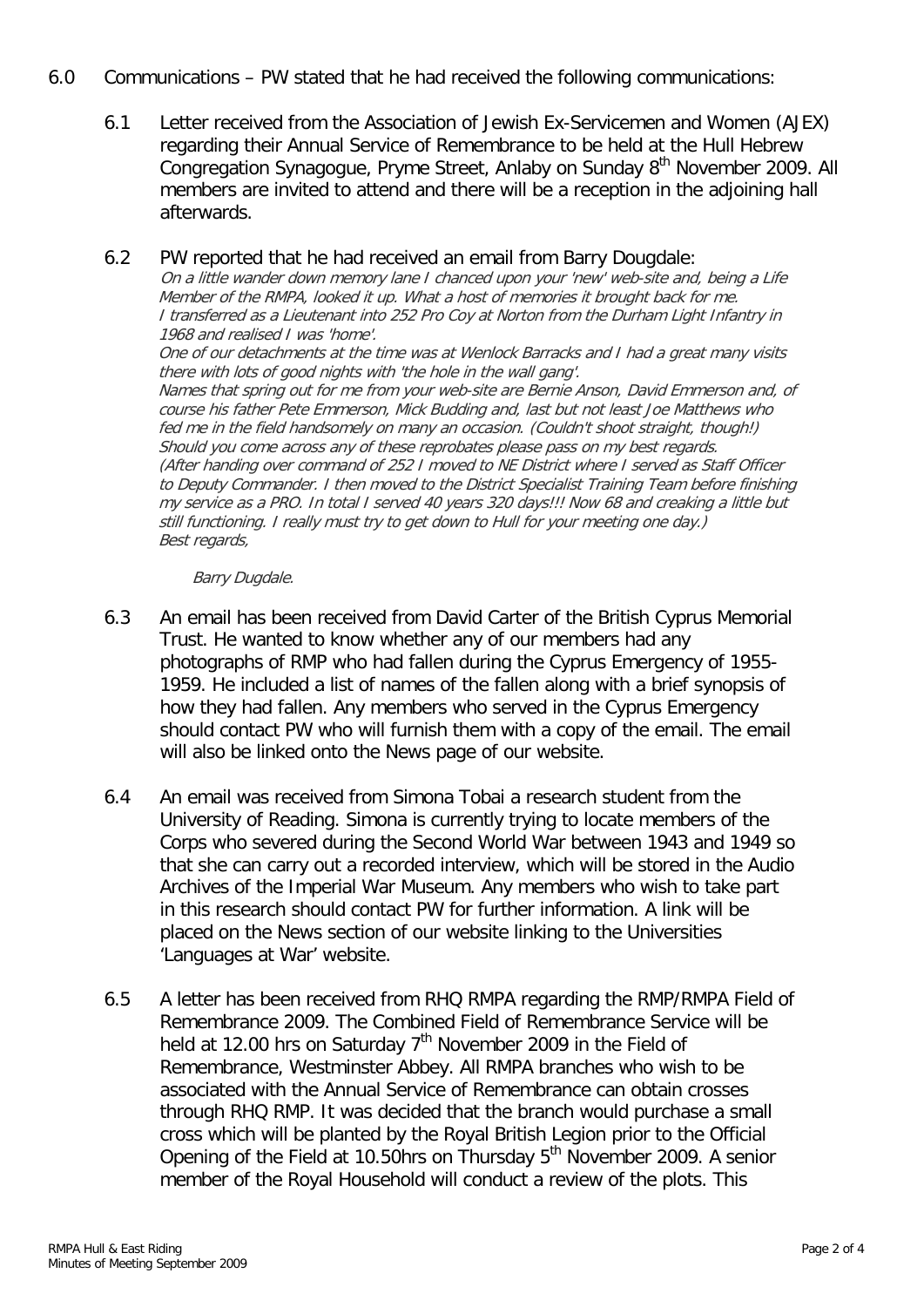event will also be attended by PW and TS, any other member wishing to attend should contact PW in the first instance.

- 7 CESA Report DH reported that he had attended the August meeting and had been approached by Sue Kelly and Geoff Blanchard and had been asked whether he would be willing to take over vacant position of Chairman of CESA. He thanked them for the thought and stated that he would speak to the branch before deciding. PW proposed that DM accept the offer, as this would raise the status of the RMPA with CESA, which has over the recent years been somewhat lacking for one reason or another. FH seconded the proposal, all members where in favour. DM agreed to accept the position at the next meeting.
- 8 Website PW reported that the website had received 73 NEW visitors over the last calendar month, a new record since the inception of the web site.
- 9 Social Events
	- 9.1 DM Annual Dinner tickets are now available from the Treasurer at a cost of £12.00 per ticket. Of the people present tonight, members indicated that 36 tickets where required. It was estimated that 45-50 would probably be the final numbers.
	- 9.2 RobH asked that PW and DM ring around all members to ascertain the exact numbers required. FH also stated that he would require the address of all persons attending as this is a requirement of the Masonic Lodge for insurance purposes. PW will put together a spreadsheet with the relevant details for the Treasurer.
	- 9.3 Although members had been asked to donate raffle prizes and bring them to the September meeting, only a few had been forthcoming. DM stated that he would willingly accept Raffle Prizes at his Bright Eyes Opticians where he would store them and bring them to the hall on the morning of the event. Bright Eyes Opticians is located at 3 Percy Street in the centre of Hull. Contact 210888 for details of how to find Bright Eyes.
- 10 Any Other Business
	- 10.1 TS issued all members present with a discount card for the Union Jack Club Hotel in London. The card gives a discount to the hotel of 50% on the first to nights stay. The hotel is situated directly behind Waterloo Station in the heart of the city. PW stated that he had stayed there previously and that the facilities where first class at a very reasonable rate. Details will be published on the branches website. Members are reminded that this is a Military Hotel only open to military and ex-military members and that identification will be required to gain entry, members should contact the hotel in the first instance to verify entry policies.
	- 10.2 DM issued all members present with a letter from Dr. Wendy Richardson, the Director of Public Health for Hull which included a NHS Veterans' Health & Lifestyle Survey from. Further copies are available from DM. Members are asked to complete the questionnaire at there convenience should they wish to do so. Members are also reminded that Veterans' are able to get priority care on the NHS, ensuring that they